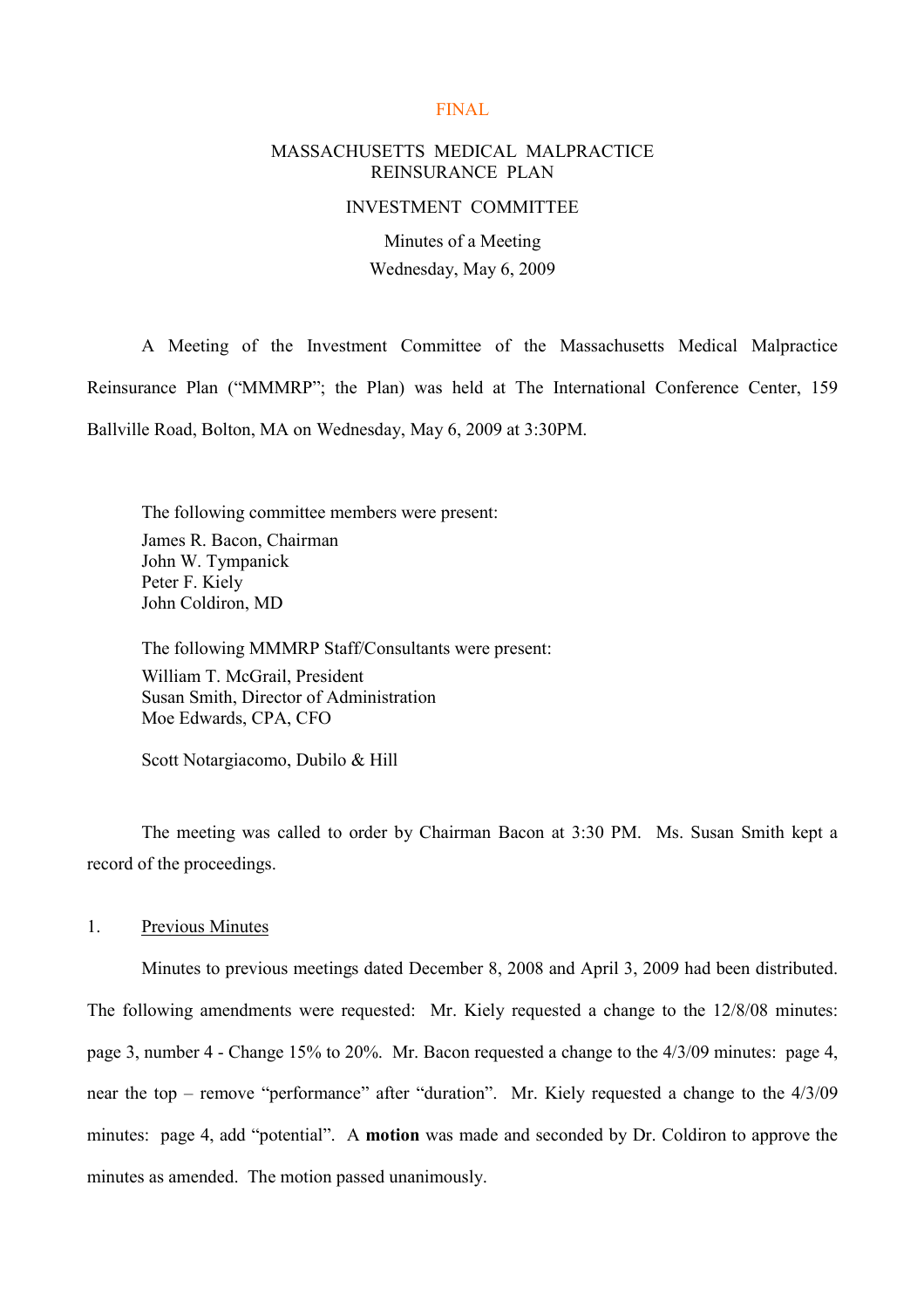#### 2. Dubilo & Hill Update

Mr. Notargiacomo began by advising that he was the sole Dubilo and Hill representative since Mr. Dubilo is traveling and Mr. Hill has been ill. Mr. Notargiacomo continued with a report updating the committee on the Dubilo & Hill action items from the 4/3/09 minutes. He began by stating that Dubilo and Hill had worked with Bill Fain and moved roughly 20 securities from IBNR to Case Reserves, with a total value of approximately \$6.5 million. He also noted that the transfer of \$1.3 million from IBNR to Equities was also completed. Next, he reviewed duration from 12.31.08 (0.75 Case Reserves and 2.64 IBNR). He added that after Bill Fain moved the funds, durations are now very close to targets (2.00 Case Reserves and 5.00 IBNR, as of 4.3.09). Next he updated the Committee that assets under management at Madison Scottsdale are \$1.655 billion. He also advised the committee that Bill Maguire, the current CIO, who is retiring at Madison Scottsdale will stay with the firm through 12.31.09, and that the firm has not yet started the interview process to replace him.

### 3. Discussion of Asset/Liability Matching and Duration

Mr. Bacon distributed a three page exhibit which provided an overview of the asset/liability match, and a copy is included with these minutes. He noted that he received liability maturity and duration figures from Stacey Mina at Towers Perrin. The portfolio asset durations used reflect those prior to the recent rebalancing. After discussing the asset/liability data, Mr. Bacon reviewed his conclusions with the committee, as outlined on the third page of his handout. Mr. Notargiacomo noted that due to the government stimulus, inflation, which could impact asset/liability relationships, is likely to accelerate in the next 6-18 months. The committee continued to discuss duration. Mr. Bacon noted that a longer duration should allow for more active management and higher returns in IBNR. Mr. Notargiacomo reiterated that duration is now closer to policy since Mr. Fain transferred the funds.

2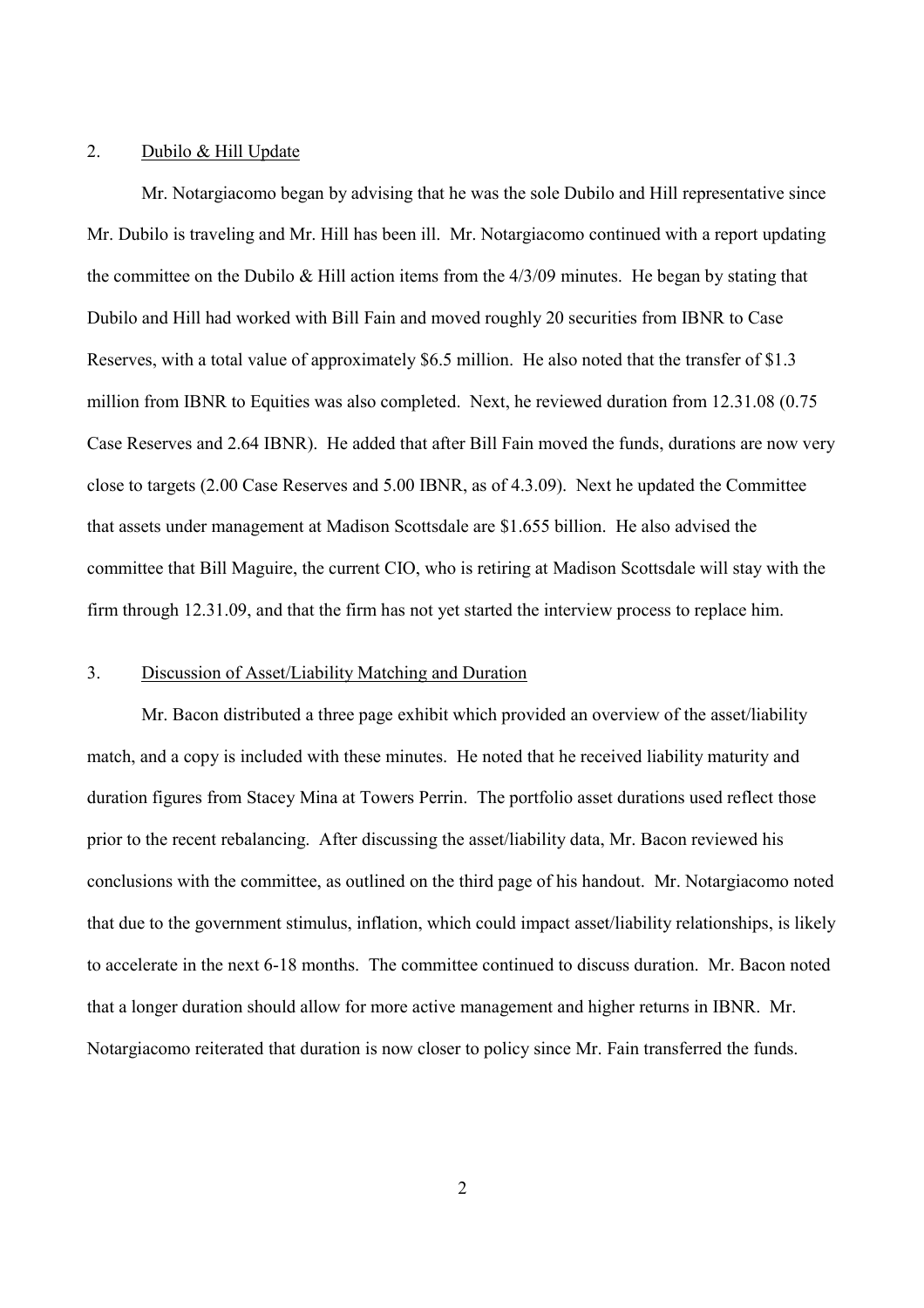Next, Mr. Kiely noted that the MMMRP portfolio is quite different than most "normal" insurance portfolios, citing an example that most would have a small exposure to stocks, while MMMRPs is quite large by comparison. Mr. McGrail added that the assessment puts us in a unique position, and we are very different, as we have a deficit not a surplus. Dr. Coldiron suggested that our investment policy should not be too sophisticated, due to the fact there is a great deal of uncertainty in our particular business. He believes there would be a great deal of portfolio adjustment required and that it would be difficult to implement and in the end may not prove to be effective. Mr. Kiely continued that we do have enormous uncertainty, especially on the liability side. He believes it is good to know the impact of duration, and that it is good to know roughly how much the mismatch could increase if interest rates change, which is likely.

Mr. Bacon then suggested that both duration and maturity be in the investment policy statement, perhaps stated as a range, and that it be part of reporting. Mr. Notargiacomo stated that he will work with Bill Fain to redraft the guidelines to incorporate these additions and will soon have a draft for our review. Lastly, Mr. Bacon reviewed the short term effect of the last two equity rebalancings, which has been additive to the portfolio

Mr. Tympanic joined the meeting at 4:15 PM.

#### 4. Open Discussion: Potential Impact on Invested Reserves of:

- (a) Further Economic Contraction
- (b) Recovery Accompanied by Accelerating Inflation and/or Tax Burdens?

Mr. Kiely noted that he believes scenario (b) is more likely. It was further noted that projected inflation could be quite large because of the Federal deficit. Further discussion ensued regarding various economic historical scenarios compared to the current economic crisis. Mr. Bacon added that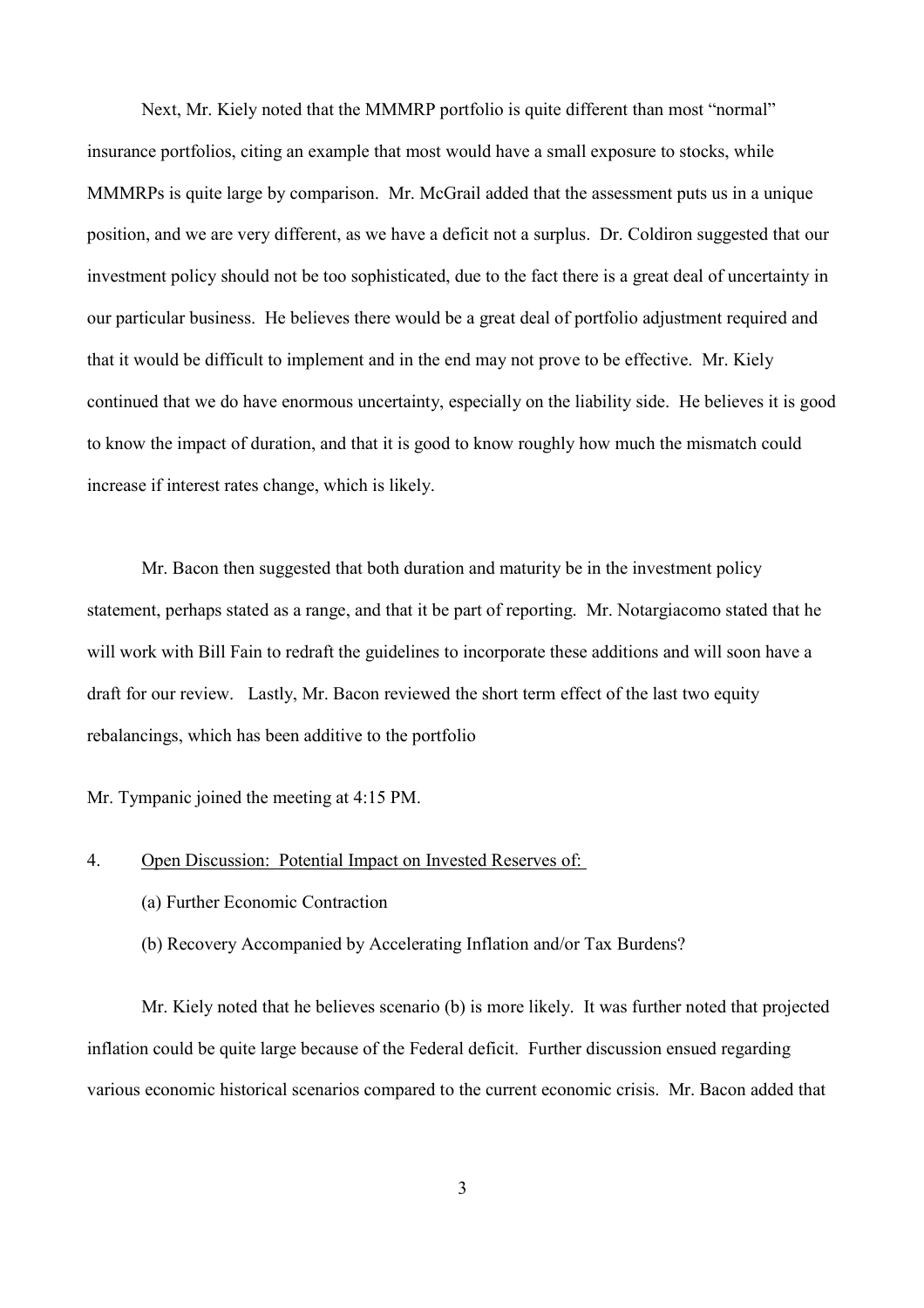the consensus is that there will be a period of significant inflation. The committee felt that the portfolio is positioned adequately for such a scenario, but will need to be monitored closely.

# 5. Open Discussion: What Metrics Should we use to Determine the Plan's Asset Allocation Decisions?

Mr. Bacon distributed and reviewed the following two handouts "Recent Asset Class" Performance" and "Asset Valuation Methods", and a copy of both are included with these minutes. He noted that it would be helpful if we have agreed-upon valuation metrics in place before making further decisions. Dubilo and Hill agreed that they will complete recommendations for these criteria shortly.

# 6. Open Discussion: Should we Consider an Alternative Structure to the Current Equity Component? e.g. Income-Based with Equity Upside

Mr. Bacon distributed a handout with a cover chart titled "Risk vs. Return  $8/31/91 - 2/28/09$ ", showing the performance and risk history for convertible bonds, and a copy is included with these minutes. He reviewed the pros and cons of this asset class, and noted that this is just a general concept he wanted to share with the committee. Mr. Tympanic stated that he has experience with convertibles from HMIC, where they used them for many years, and noted that they had some problems tracking them as individual investments and also had difficulty weighting them. He further added that some convertibles are considered equities by regulators. Mr. Notargiacomo stated that Dubilo and Hill are not proponents of ETF convertible funds and that a segregated account would be the most prudent method of investing in this asset class. Additionally Mr. Notargiacomo stated that small cap equities had led the market year-to-date, but reiterated their recommendation to overweight large cap growth in the MMMRP portfolio.

4